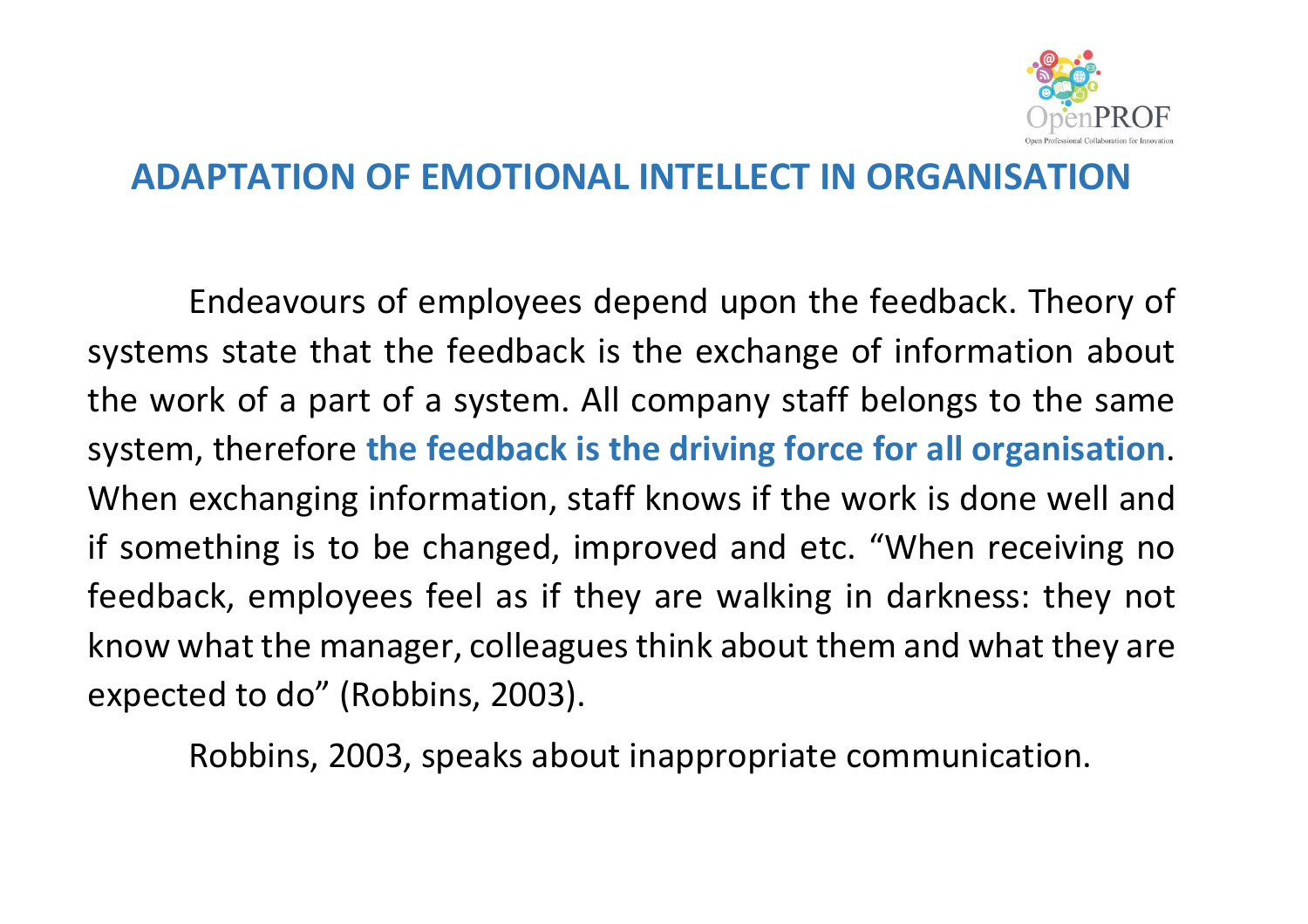

According to Goelman, 2008, majority of leaders do not sufficiently manage the feedback art that directly affects the productivity as well as assessment of staff towards the own work, colleagues and leaders.

 Barvydienė, Kasiulis, 2001 **divide the feedback into positive and negative**. "Positive feedback is the praise, compliment (encouraging the positive behaviour); negative feedback is critics – unfavourable opinion about the behaviour of an employee or his results (Barvydienė, Kasiulis, 2001).

 Appropriate praise is very important: if positive features are not too exaggerated, then the effect of persuading appears and the conclusion – a person with a satisfied need to be better and the best.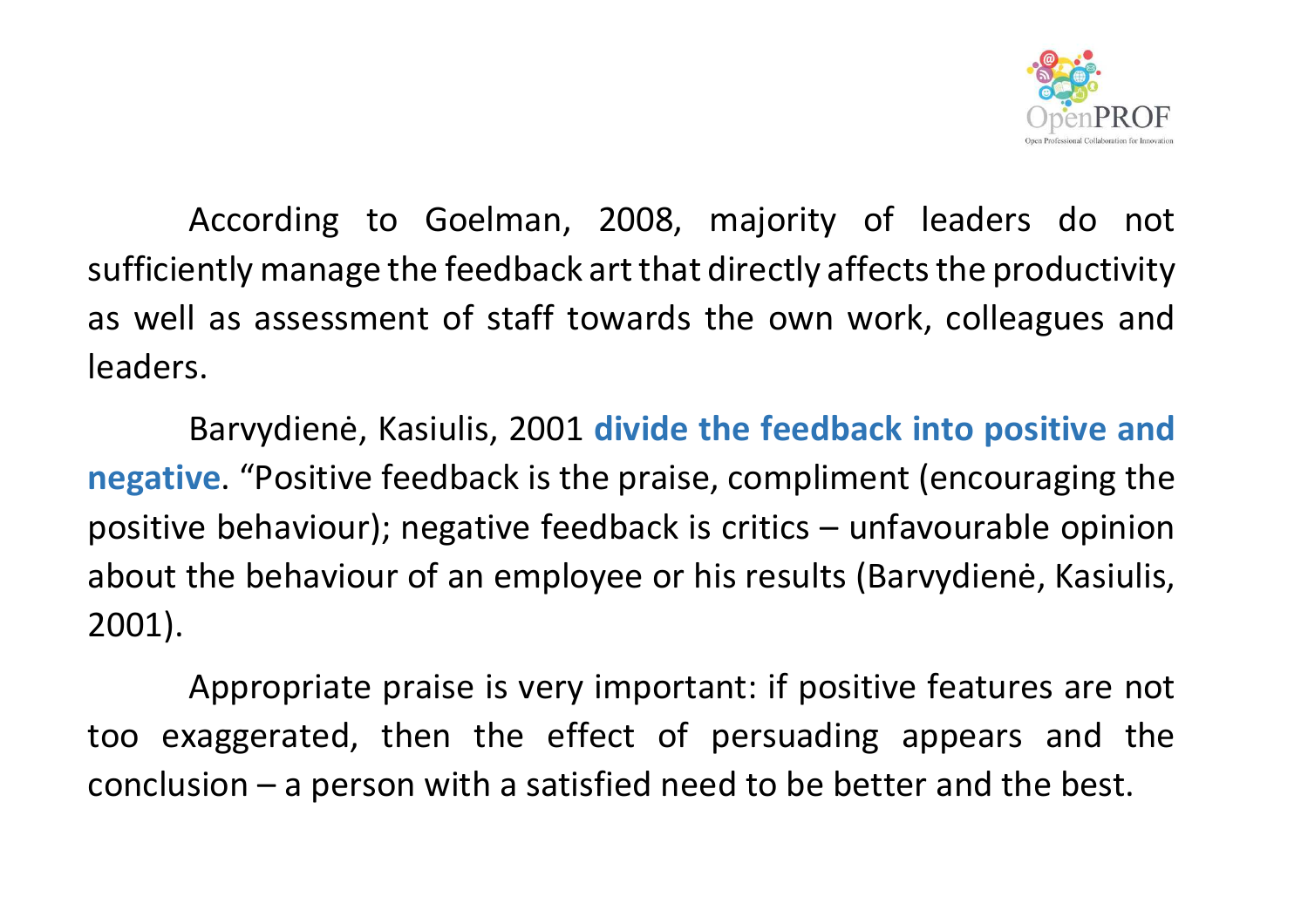

 According to Barvydienė, Kasiulis, 2001 this causes and strengthens asthenic emotions and the positive premise for the one who experienced emotions, appears – he feels as if being better and therefore more active.

**Appropriate praise** is paying the attention, agreement, encouragement. They should be specific, concrete, identifying what was done well. Such struggles as activeness, loyalty, support, cooperation, but only the results are also to be praised.

**Praise, compliment is to be given to a worker personally**. Long preparatory speeches sound unnatural: praise is to be said with a name for some concrete achievement. Praising other is difficult for those who have a difficult emotional contact with people, because praise requires some appropriate feelings.